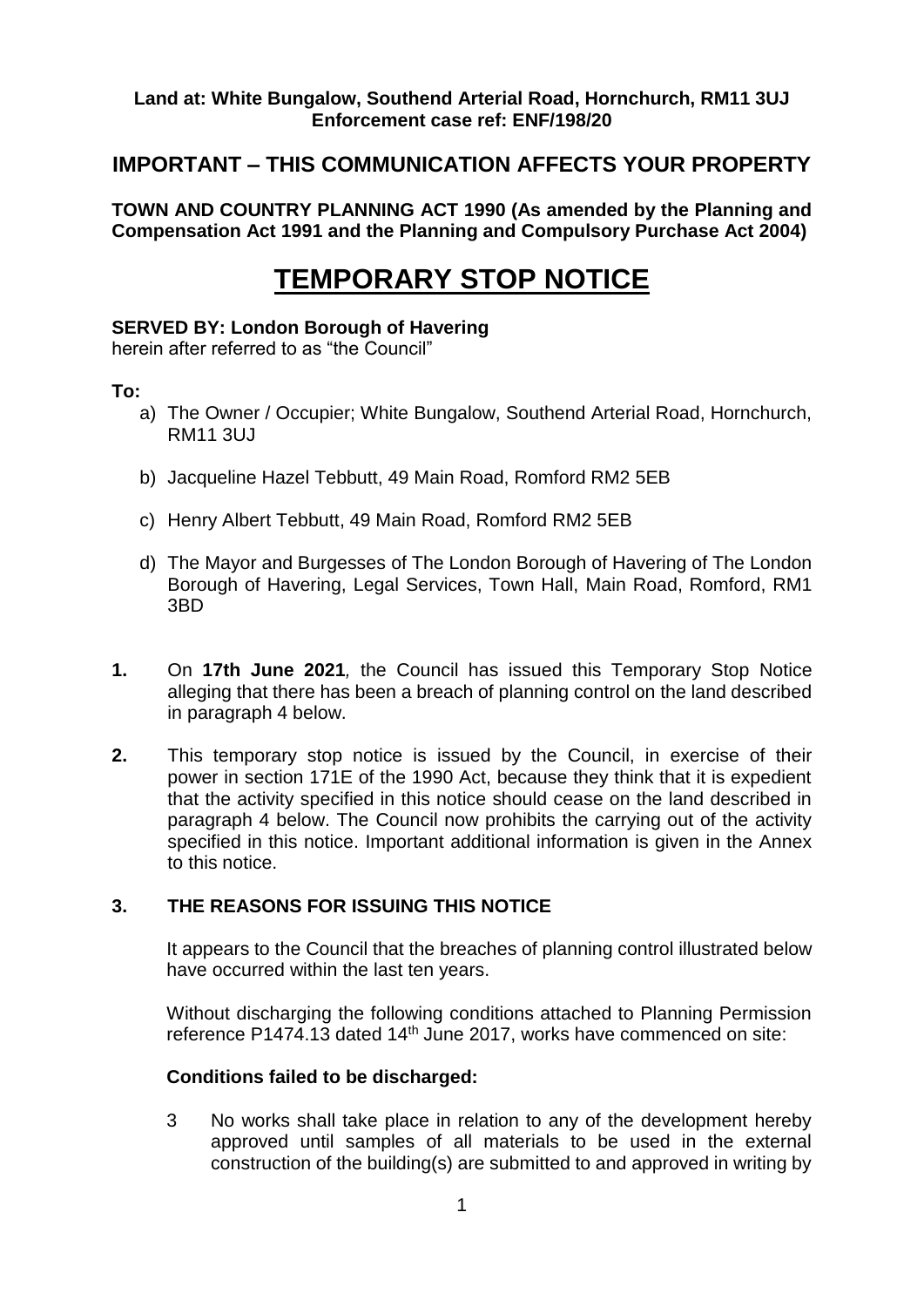the Local Planning Authority and thereafter the development shall be constructed with the approved materials.

Reason:- Insufficient information has been supplied with the application to judge the appropriateness of the materials to be used. Submission of samples prior to commencement will ensure that the appearance of the proposed development will harmonise with the character of the surrounding area and comply with Policy DC61 of the Development Control Policies Development Plan Document.

5 Prior to the commencement of the development, the existing bungalow and all outbuildings shall be demolished in their entirety and all material arising there from permanently removed from the site. Prior to first occupation, the site shall be reinstated in accordance with details previously submitted to and approved in writing by the Local Planning Authority.

Reason: In the interests of the character and openness of the Metropolitan Green Belt and of amenity.

6 Notwithstanding the details shown on the application form, prior to the commencement of the development details of a permeable or suitable drained surface for the access road, drive and turning area shall be submitted to and approved and approved in writing by the Local Planning Authority and thereafter the access road, drive and turning area shall be constructed with the approved materials. Once constructed, the access road shall be kept permanently free of any obstruction (with the exception of the car parking spaces shown on the approved plans) to prevent uses of the access road for anything but access.

Reason: Insufficient information has been supplied with the application to judge the appropriateness of the surfacing materials. Submission of this detail prior to commencement will ensure that the development accords with the Development Control Policies Development Plan Document Policy DC61.

7 Prior to the commencement of the development, the design of the vehicular access to the dwelling shall be submitted to and approved in writing by the Local Planning Authority. The access shall provide satisfactory visibility splays, allowing for safe access from and egress on to Southend Arterial Road. The access and sight splays shall be provided prior to the first occupation of the dwelling and thereafter permanently retained and maintained.

Reason: Insufficient information has been supplied with the application to judge the appropriateness of the vehicle access. Submission of this detail prior to commencement will ensure good design and ensure public safety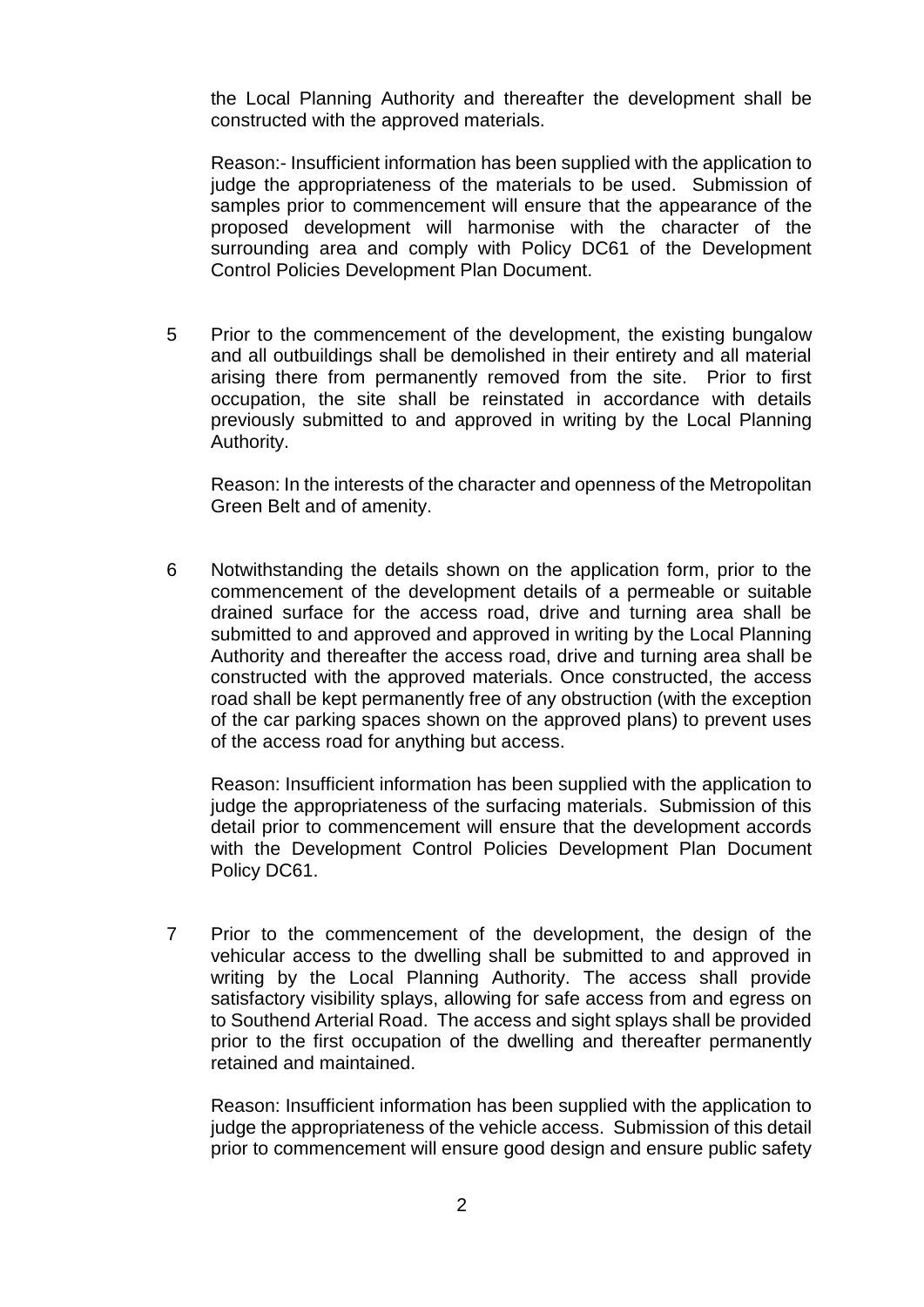and comply with policies of the Core Strategy and Development Control Policies DPD, namely CP10, CP17, and DC61.

8 Prior to the commencement of development, an assessment shall be undertaken of the impact of the road noise emanating from Southend Arterial Road upon the development in accordance with the methodology contained in the Department of Transport/Welsh office memorandum, Calculation of Road Traffic Noise, 1988. Reference should be made to the good standard to be found in the World Health Organisation Document number 12 relating to community noise and BS8233:1999. Following this, a scheme detailing measures, which are to protect occupants from road traffic noise shall be submitted to, and approved in writing by the Local Planning Authority and shall be implemented prior to occupation.

Reason: Insufficient information has been supplied with the application to judge road traffic noise. Submission of this detail prior to commencement will protect future residents against the impact of road noise in accordance with Department of Environments, Planning Policy Guidance Note 24, Planning and Noise.

- 9 (1) Prior to the commencement of any works pursuant to this permission the developer shall submit for the written approval of the Local Planning Authority;
	- a) A Phase I (Desktop Study) Report documenting the history of the site, its surrounding area and the likelihood of contaminant/s, their type and extent incorporating a Site Conceptual Model.
	- b) A Phase II (Site Investigation) Report if the Phase I Report confirms the possibility of a significant risk to any sensitive receptors. This is an intrusive site investigation including factors such as chemical testing, quantitative risk assessment and a description of the sites ground conditions. An updated Site Conceptual Model should be included showing all the potential pollutant linkages and an assessment of risk to identified receptors.
	- c) A Phase III (Remediation Strategy) Report if the Phase II Report confirms the presence of a significant pollutant linkage requiring remediation. A detailed remediation scheme to bring the site to a condition suitable for the intended use by removing unacceptable risks to all receptors must be prepared, and is subject to the approval in writing of the Local Planning Authority. The scheme must include all works to be undertaken, proposed remediation objectives and remediation criteria, timetable of works, site management procedures and procedure for dealing with previously unidentified any contamination. The scheme must ensure that the site will not qualify as contaminated land under Part 2A of the Environmental Protection Act 1990 in relation to the intended use of the land after remediation.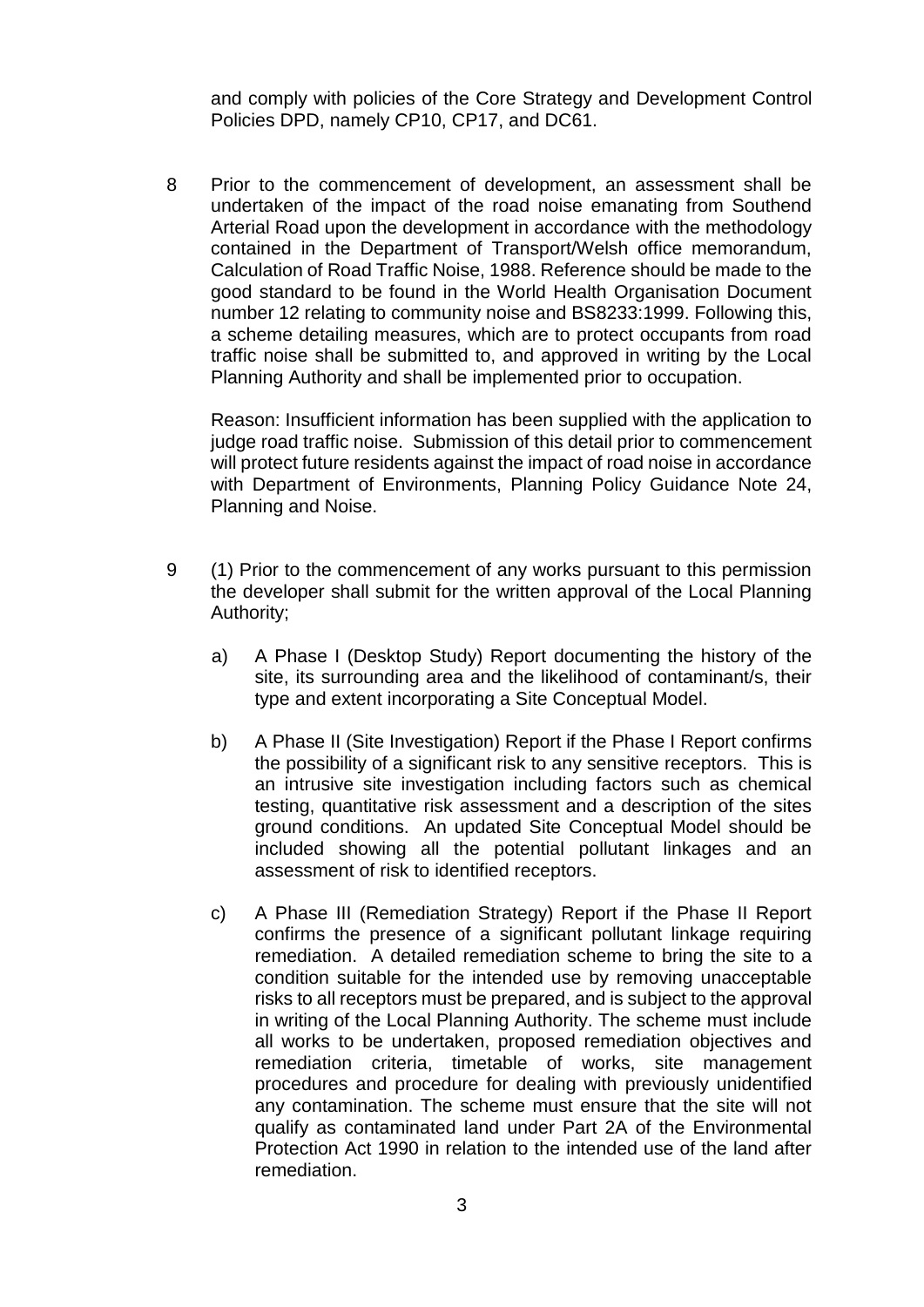d) Following completion of measures identified in the approved remediation scheme mentioned in 1(c) above, a "Verification Report" that demonstrates the effectiveness of the remediation carried out, any requirement for longer-term monitoring of contaminant linkages, maintenance and arrangements for contingency action, must be produced, and is subject to the approval in writing of the Local Planning Authority.

Reason: Insufficient information has been supplied with the application to assess the contaminated land on the site. Submission of this detail prior to commencement will protect those engaged in construction and occupation of the development from potential contamination and in order that the development accords with Development Control Policies Development Plan Document Policy DC53.

10 (2) a) If, during development, contamination not previously identified is found to be present at the site then no further development (unless otherwise agreed in writing with the local planning authority) shall be carried out until a remediation strategy detailing how this unsuspected contamination shall be dealt with has been submitted to and approved in writing by the local planning authority. The remediation strategy shall be implemented as approved.

b) Following completion of the remediation works as mentioned in (a) above, a 'Verification Report' must be submitted demonstrating that the works have been carried out satisfactorily and remediation targets have been achieved.

Reason: Submission of this detail will ensure that any previously unidentified contamination found at the site is investigated and satisfactorily addressed in order to protect those engaged in construction and occupation of the development from potential contamination.

- 11 Prior to the commencement of any works pursuant to this permission the developer shall submit for the written approval of the Local Planning Authority;
	- a) A full air quality assessment for the proposed development to assess the existing air quality in the study area (existing baseline)
	- b) The air quality assessment shall include a prediction of future air quality without the development in place (future baseline).
	- c) The air quality assessment shall predict air quality with the development in place (with development).
	- d) The air quality assessment should also consider the following information:
		- · A description containing information relevant to the air quality assessment.
		- · The policy context for the assessment- national, regional and local policies should be taken into account.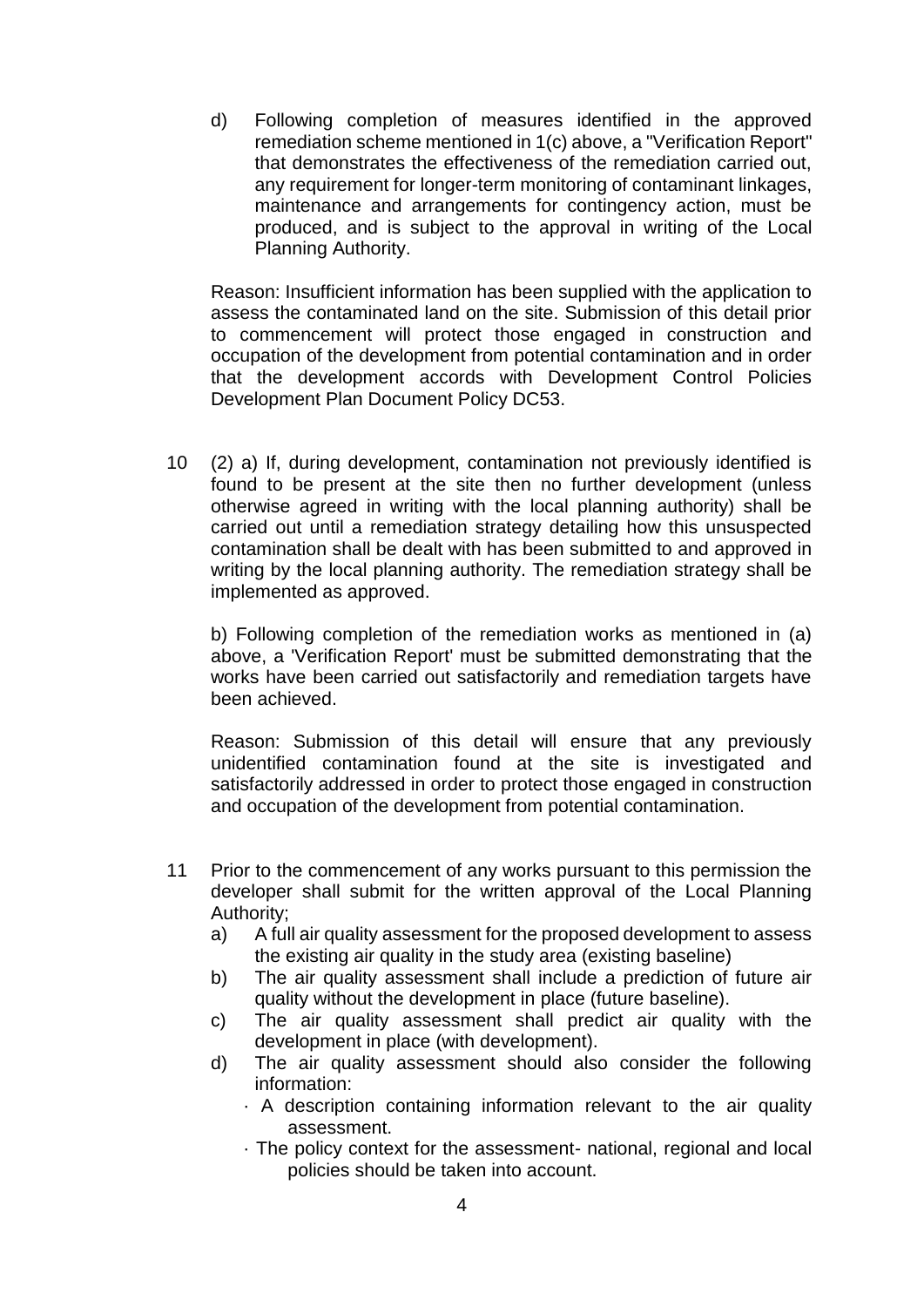- · Description of the relevant air quality standards and objectives.
- · The basis for determining the significance of impacts.
- · Details of assessment methods.
- · Model verification.
- · Identification of sensitive locations.
- · Description of baseline conditions.
- · Assessment of impacts.
- · Description of the construction and demolition phase, impacts/ mitigation.
- · Mitigation measures.
- · Assessment of energy centres, stack heights and emissions. · Summary of the assessment of results.

For further guidance see the leaflets titled, 'EPUK Guidance Development Control: Planning for Air Quality (2010 update), EPUK Biomass and Air Quality Guidance for Local Authorities.

Reason: Insufficient information has been supplied with the application to assess the air quality. Submission of this detail prior to commencement will protect public health, those engaged in construction and occupation of the development from potential effects of poor air quality.

13 Prior to the commencement of any works pursuant to this permission, a desktop study to verify if there are any protected species on the site shall be submitted to and approved in writing by the Local Planning Authority. If protected species are found on site, the desktop study shall be accompanied by a mitigation strategy, which shall also be approved in writing by the Local Planning Authority. Thereafter, the development shall be carried out in strict accordance with the mitigation strategy.

Reason: Insufficient information has been supplied with the application to assess protected species on the site. Submission of this detail prior to commencement of any works will protect biodiversity and geodiversity on the site and ensure that the development accords with the Development Control Policies Development Plan Document Policy DC16.

18 Prior to the commencement of the development hereby approved, details of all proposed walls, fences and boundary treatment shall be submitted to, and approved in writing by, the Local Planning Authority. The boundary development shall then be carried out in accordance with the approved details and retained permanently thereafter to the satisfaction of the Local Planning Authority.

Reason: Insufficient information has been supplied with the application to judge the appropriateness of any boundary treatment. Submission of this detail prior to commencement will protect the visual amenities of the development, prevent undue overlooking of adjoining property and ensure that the development accords with the Development Control Policies Development Plan Document Policy DC61.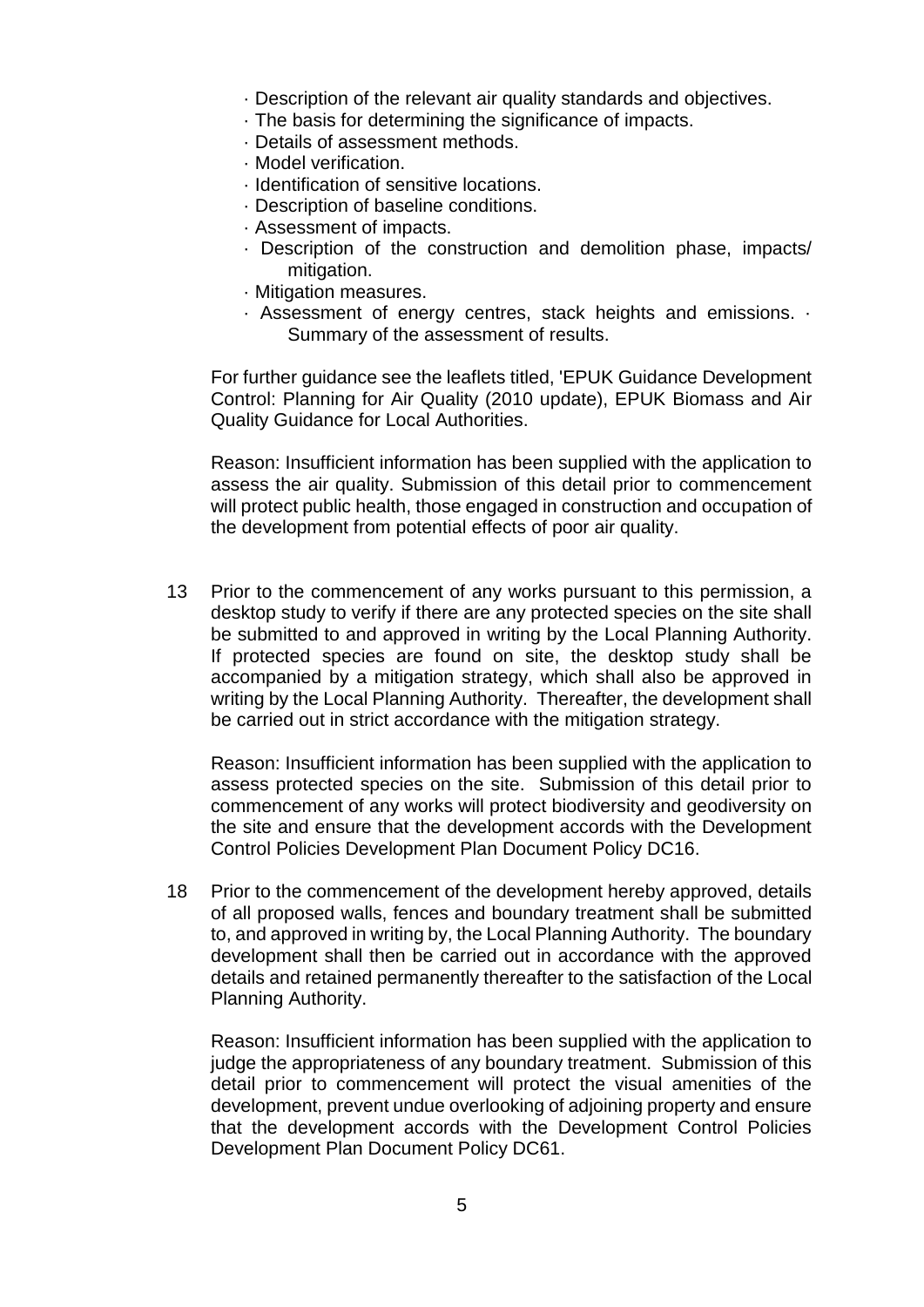21 No works shall take place in relation to any of the development hereby approved until there has been submitted to and approved by the Local Planning Authority a scheme of hard and soft landscaping, which shall include the planting of native species on all perimeters of the application site to supplement the existing screening on the site boundaries, indications of all existing trees and shrubs on the site, and details of any to be retained, together with measures for the protection in the course of development. All planting, seeding or turfing comprised within the scheme shall be carried out in the first planting season following completion of the development and any trees or plants which within a period of 5 years from completion of the development die, are removed or become seriously damaged or diseased shall be replaced in the next planting season with others of a similar size and species, unless otherwise agreed in writing by the local Planning Authority.

Reason: Insufficient information has been supplied with the application to judge the appropriateness of the hard and soft landscaping proposed. Submission of a scheme prior to commencement will ensure that the development accords with the Development Control Policies Development Plan Document Policy DC61. It will also ensure accordance with Section 197 of the Town and Country Planning Act 1990.

## **4. THE LAND TO WHICH THIS NOTICE RELATES**

The land located to the north of the Southend Arterial Road, known as **White Bungalow, Southend Arterial Road, Hornchurch, RM11 3UJ**, and shown edged black on the attached plan.

## **5. THE ACTIVITY TO WHICH THIS NOTICE RELATES**

Building works on the Land

## **6. WHAT YOU ARE REQUIRED TO DO**

1) To cease all building work.

## **7. WHEN THIS NOTICE TAKES EFFECT**

This notice takes effect on **17th June 2021** when all the activity specified in this notice shall cease. This notice will cease to have effect on 15<sup>th</sup> July 2021.

Dated: **17<sup>th</sup> June 2021**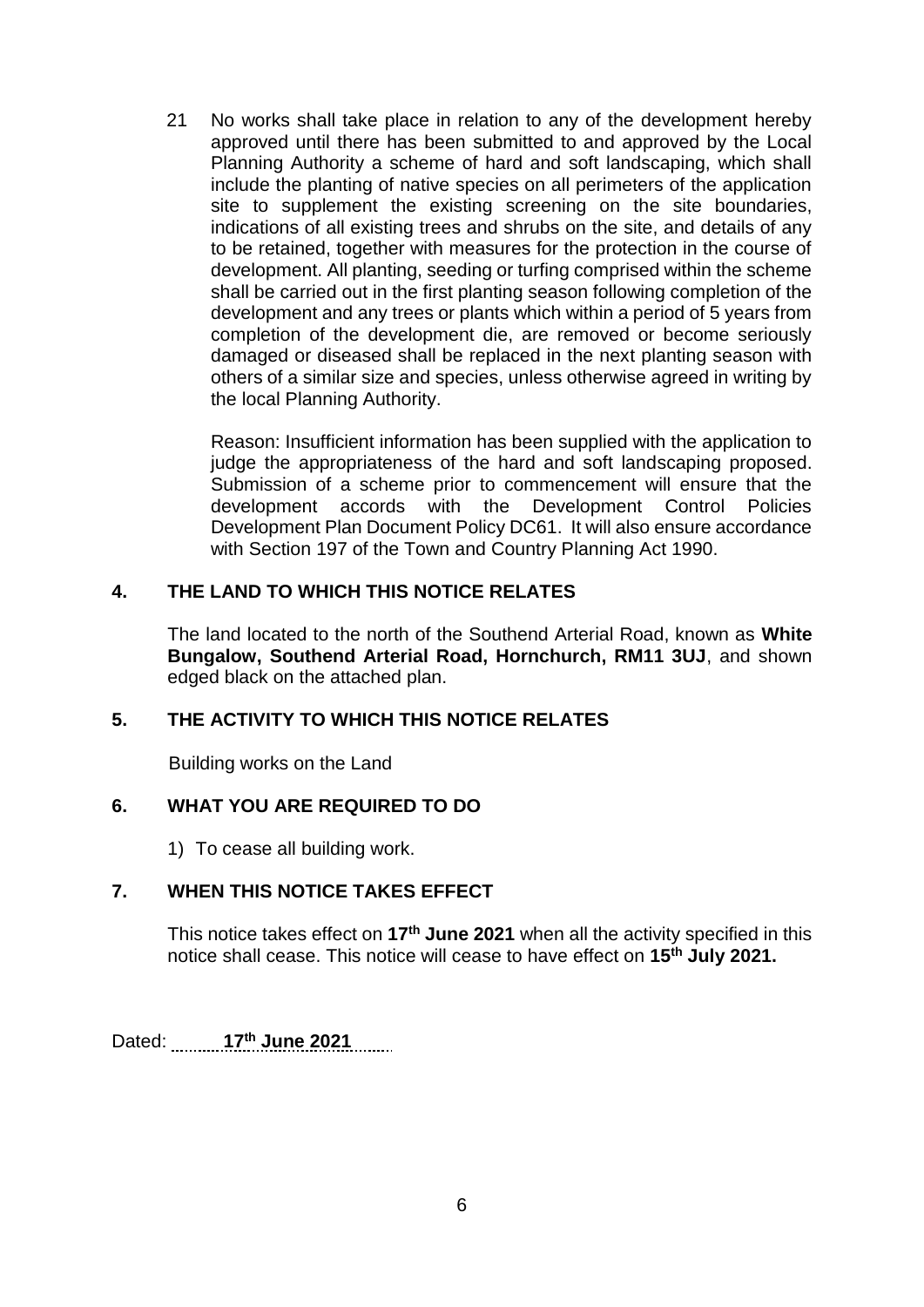Parid Coline Signed: .... . . . . . . . . . .

**David Colwill** Team Leader, Planning Enforcement

London Borough of Havering, Mercury House, Mercury Gardens, On behalf of: Romford, RM1 3SL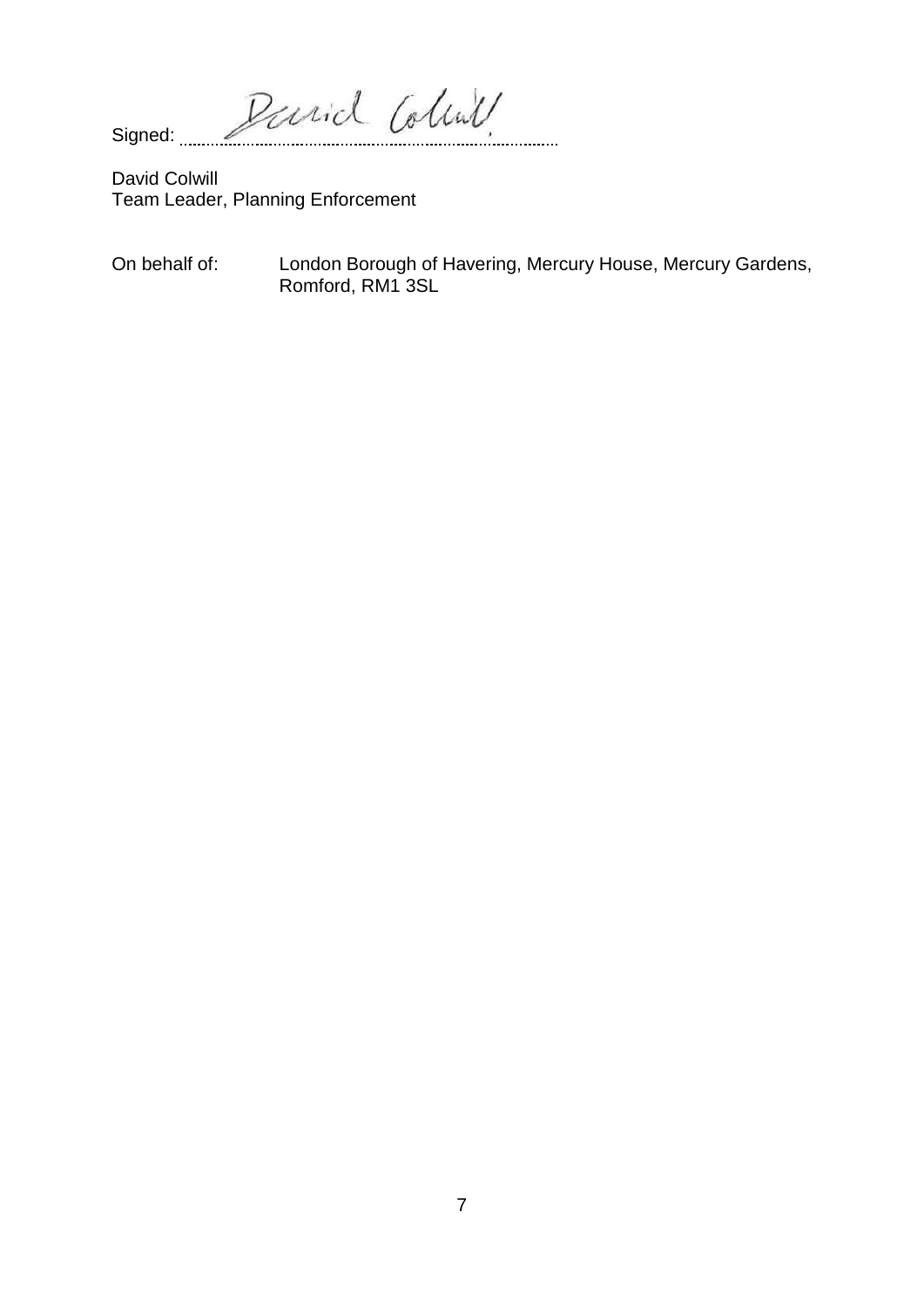# **ANNEXE**

#### **WARNING THIS NOTICE TAKES EFFECT ON THE DATE SPECIFIED IN PARAGRAPH 7.**

### **THERE IS NO RIGHT OF APPEAL TO THE FIRST SECRETARY OF STATE AGAINST THIS NOTICE.**

It is an offence to contravene a temporary stop notice after a site notice has been displayed or the temporary stop notice has been served on you (Section 171G of the 1990 Act). If you then fail to comply with the temporary stop notice you will be at risk of **immediate prosecution** in the Magistrates' Court, for which the maximum penalty is unlimited on summary conviction for a first offence and for any subsequent offence. The fine on conviction on indictment is unlimited. If you are in any doubt about what this notice requires you to do, you should get in touch **immediately** with **Sam Cadman, Planning Enforcement Officer**, Mercury House, Romford, RM1 3SL, 01708 433 758. If you need independent advice about this notice, you are advised to contact urgently a lawyer, planning consultant or other professional adviser specialising in planning matters. If you wish to contest the validity of the notice, you may only do so by an application to the High Court for judicial review.

#### **S.171G. Temporary stop notice: offences**

- (1) A person commits an offence if he contravenes a temporary stop notice– (a) which has been served on him, or (b) a copy of which has been displayed in accordance with section 171E(5).
- (2) Contravention of a temporary stop notice includes causing or permitting the contravention of the notice.
- (3) An offence under this section may be charged by reference to a day or a longer period.
- (4) A person may be convicted of more than one such offence in relation to the same temporary stop notice by reference to different days or periods of time.
- (5) A person does not commit an offence under this section if he proves– (a) that the temporary stop notice was not served on him, and (b) that he did not know, and could not reasonably have been expected to know, of its existence.
- (6) A person convicted of an offence under this section is liable– (a) on summary conviction, to an unlimited fine; (b) on conviction on indictment, to a fine.
- (7) In determining the amount of the fine, the court must have regard in particular to any financial benefit, which has accrued or has appeared to accrue to the person convicted in consequence of the offence.